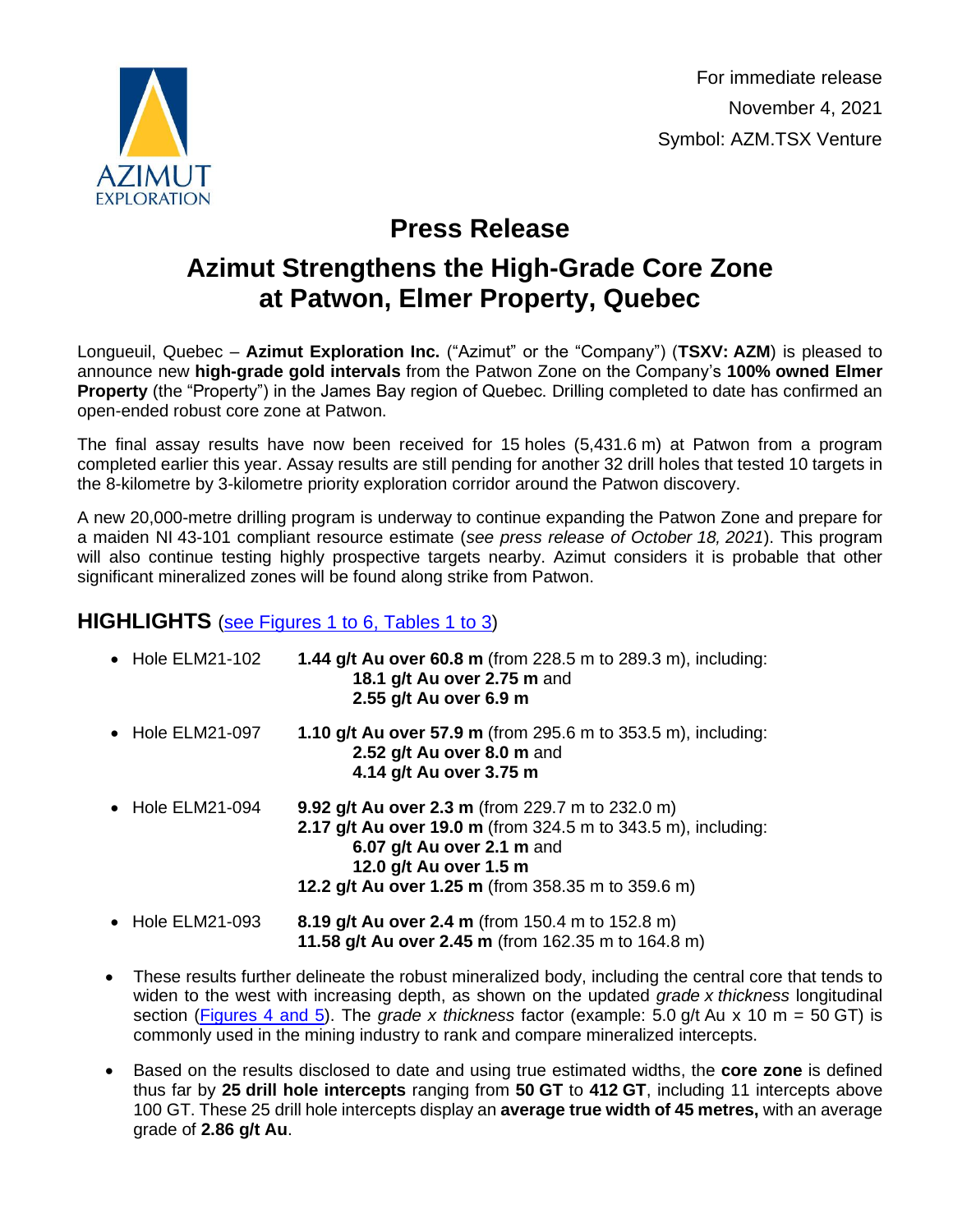| Patwon Gold Zone: Range of 100 GT to 412 GT |        |        |              |            |                              |                                                  |  |  |  |
|---------------------------------------------|--------|--------|--------------|------------|------------------------------|--------------------------------------------------|--|--|--|
| Hole $#$                                    | From   | To     | Length $(m)$ | Au $(g/t)$ | <b>True</b><br>Thickness (m) | <b>Grade Thickness</b><br>$(g/t \, Au \times m)$ |  |  |  |
| ELM21-086                                   | 254    | 272    | 18           | 24.04      | 17.1                         | 411.5                                            |  |  |  |
| ELM20-034                                   | 151.3  | 241.5  | 90.2         | 3.01       | 82.7                         | 249.0                                            |  |  |  |
| ELM21-072                                   | 287.9  | 328.5  | 40.6         | 6.43       | 38.2                         | 245.9                                            |  |  |  |
| ELM19-002                                   | 33.5   | 136    | 102.5        | 3.15       | 62.6                         | 197.1                                            |  |  |  |
| ELM21-070                                   | 265.25 | 310.5  | 46.05        | 4.43       | 42.6                         | 188.8                                            |  |  |  |
| ELM19-003                                   | 34.27  | 142.5  | 108.23       | 2.84       | 63.7                         | 181.0                                            |  |  |  |
| ELM21-071A                                  | 329.4  | 363    | 33.6         | 5.47       | 32.1                         | 175.3                                            |  |  |  |
| ELM21-092                                   | 266    | 305.5  | 39.5         | 4.21       | 37.9                         | 159.6                                            |  |  |  |
| ELM20-026                                   | 122.2  | 194.35 | 72.15        | 2.61       | 58.6                         | 153.0                                            |  |  |  |
| ELM19-007                                   | 31.5   | 103    | 71.5         | 2.19       | 56.3                         | 123.3                                            |  |  |  |
| ELM21-100                                   | 173    | 212.35 | 39.35        | 3.28       | 34.5                         | 113.3                                            |  |  |  |

| Patwon Gold Zone: Range of 50 GT to 100 GT |        |        |              |          |                              |                                                  |  |  |
|--------------------------------------------|--------|--------|--------------|----------|------------------------------|--------------------------------------------------|--|--|
| Hole #                                     | From   | To     | Length $(m)$ | Au (g/t) | <b>True</b><br>Thickness (m) | <b>Grade Thickness</b><br>$(g/t \, Au \times m)$ |  |  |
| ELM19-004                                  | 5      | 102    | 97           | 1.68     | 57.8                         | 97.2                                             |  |  |
| ELM21-073                                  | 407.3  | 473.3  | 66           | 1.44     | 65.6                         | 94.5                                             |  |  |
| ELM19-006                                  | 5      | 134    | 129          | 1.15     | 73.3                         | 84.3                                             |  |  |
| ELM21-102                                  | 228.5  | 289.3  | 60.8         | 1.44     | 58.1                         | 83.6                                             |  |  |
| ELM20-051A                                 | 198.15 | 220.5  | 22.35        | 3.85     | 20.3                         | 78.0                                             |  |  |
| ELM20-028                                  | 156.3  | 214.5  | 58.2         | 1.44     | 54.1                         | 77.9                                             |  |  |
| ELM20-031                                  | 172.5  | 208.6  | 36.1         | 2.47     | 29.2                         | 72.2                                             |  |  |
| ELM20-009                                  | 121.2  | 224.3  | 103.1        | 1.14     | 60.2                         | 68.6                                             |  |  |
| ELM20-011                                  | 45.75  | 68.5   | 22.75        | 3.66     | 18.3                         | 66.8                                             |  |  |
| ELM20-052                                  | 230.8  | 278.85 | 48.05        | 1.38     | 45.9                         | 63.3                                             |  |  |
| ELM21-066                                  | 142.8  | 152.6  | 9.8          | 7.84     | 8.1                          | 63.2                                             |  |  |
| ELM21-097                                  | 295.6  | 353.5  | 57.9         | 1.1      | 54.7                         | 60.1                                             |  |  |
| ELM21-094                                  | 324.5  | 359.6  | 20.25        | 2.79     | 19.2                         | 53.4                                             |  |  |
| ELM19-005                                  | 28.41  | 82.5   | 54.09        | 1.54     | 33.2                         | 51.2                                             |  |  |

- The central core extends from the surface to a minimum depth of 450 metres, where the mineralized system remains open. It is spatially correlated with a vertically dipping felsic intrusion, indicating an **excellent possibility for a kilometre-scale vertical extent** of the mineralized body.
- The Patwon Zone is currently defined over a strike length of 520 metres. [Figure 4](http://www.azimut-exploration.com/en/presentations/PR20211104_Fig4-p.pdf) illustrates the progress since the maiden drilling program (7 holes, 996 m) reported in January 2020.
- The current delineation drilling program to expand the zone will be conducted on systematic 50 metre centres from the surface down to 500 metres and on systematic 50-metre by 100-metre centres down to 800 metres [\(Figure 6\)](http://www.azimut-exploration.com/en/presentations/PR20211104_Fig6-p.pdf).